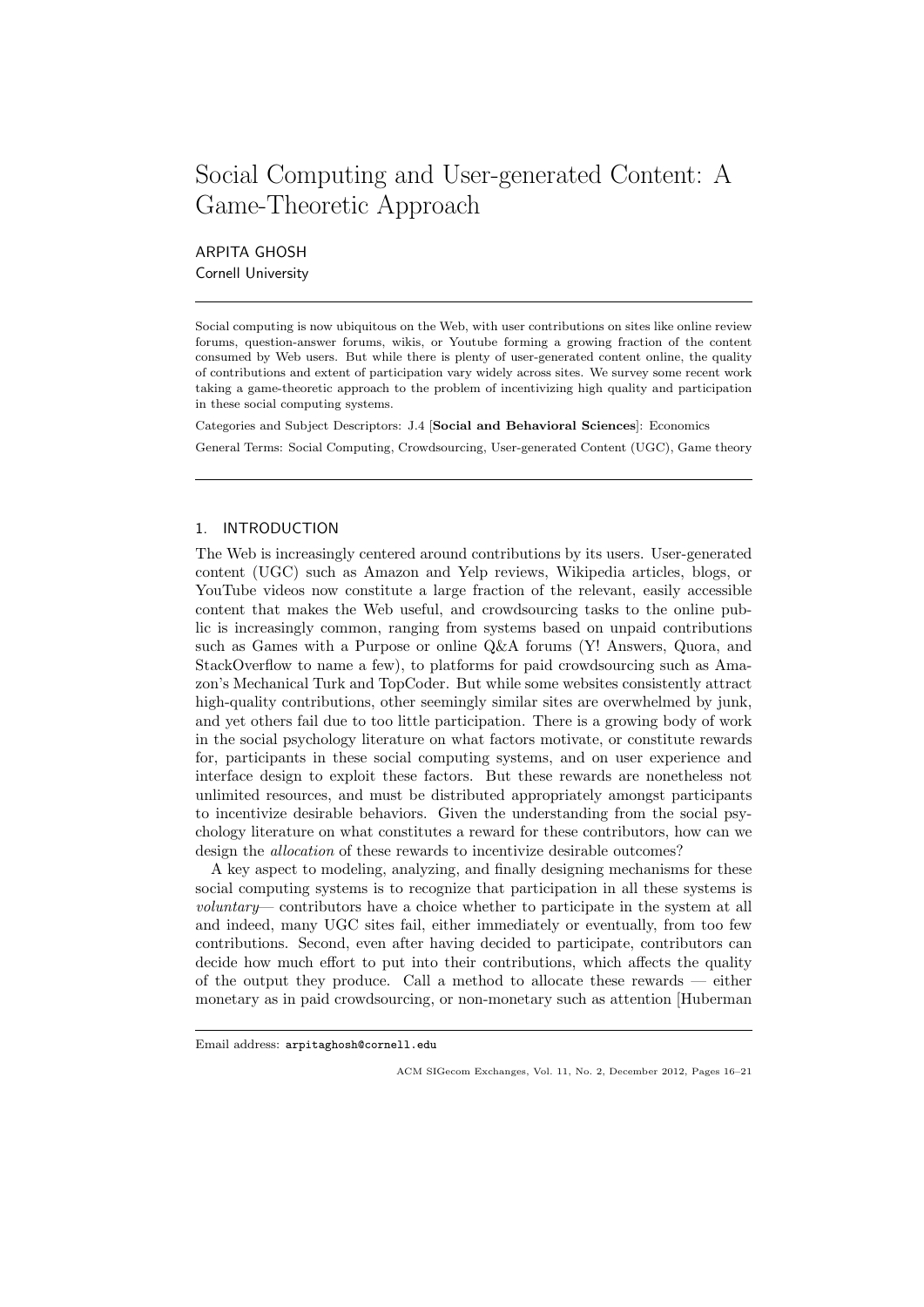## 17 · Arpita Ghosh

et al. 2009], reputation and status [Beenen et al. 2004], or virtual points (which, quite miraculously, do appear to motivate contributors [Nam et al. 2009; Yang and Wei 2009; Yang et al. 2011])— amongst contributors an *incentive scheme*. What can we understand, using a game-theoretic approach, about what incentive schemes a website should employ to consistently elicit high quality contributions from selfinterested agents?

## 2. ATTENTION REWARDS

The first ingredient essential to addressing such problems is a *model* within which the problem of analyzing and designing mechanisms for social computing systems can be formalized. In [Ghosh and McAfee 2011], we take the first steps towards such a model in the context of diverging attention rewards, as in UGC sites with high viewership. The model consists of strategic contributors motivated primarily by exposure, or viewer attention<sup>1</sup>, with the feature that the quality as well as the number of contributions are endogenously determined in a free-entry Nash equilibrium— we emphasize this endogenous choice to contribute since the problem in UGC is not just limited to incentivizing high quality but also encouraging the production of content, and a model with exogenous participation misses a salient factor in most UGC settings.

Without some connection between quality and exposure, exposure-motivated contributors will flood a site with low quality contributions, as is indeed observed in practice. Is there a way to allocate the available attention from viewers amongst the contributions (by choosing which contributions to display on the webpage and with what prominence)— a mechanism— that encourages high quality, while also maintaining a high level of participation, in equilibrium? An ideal mechanism in this context would be easily implementable in practice and elicit a large number of high quality contributions, with near-optimal quality as the available attention diverges: the diverging attention regime corresponds to the large viewership typically associated with UGC, and it is these high-traffic sites that most attract such attention-motivated contributors. We demonstrate that a very simple elimination mechanism can indeed achieve quality that tends to optimal, along with diverging participation, as the number of viewers diverges.

But what about the mechanisms that are actually used by online UGC sites? Many websites attempt to rank content according to 'quality' estimates from the thumbs-up/thumbs-down style ratings by viewers, displaying higher-rated contributions more prominently by placing them near the top of the page and pushing less well-rated ones to the bottom. The model in [Ghosh and McAfee 2011] turns out to be very useful to analyze equilibrium behavior in this widely-used rank-order mechanism as well. In [Ghosh and Hummel 2011], we show that this rank-order mechanism also elicits high quality contributions, in a very strong sense, while still achieving high participation— the lowest quality that can arise in any mixed strategy equilibrium of the rank-order mechanism becomes optimal as the amount of

<sup>&</sup>lt;sup>1</sup>Note that this does not rely on any assumption about  $why$  contributors seek greater exposure– it could be because of a type of altruism (a contributor believes her contribution is valuable, and wants it to benefit the largest number), or a contributor seeking the largest possible audience for self-expression, or a host of other social-psychological factors.

ACM SIGecom Exchanges, Vol. 11, No. 2, December 2012, Pages 16–21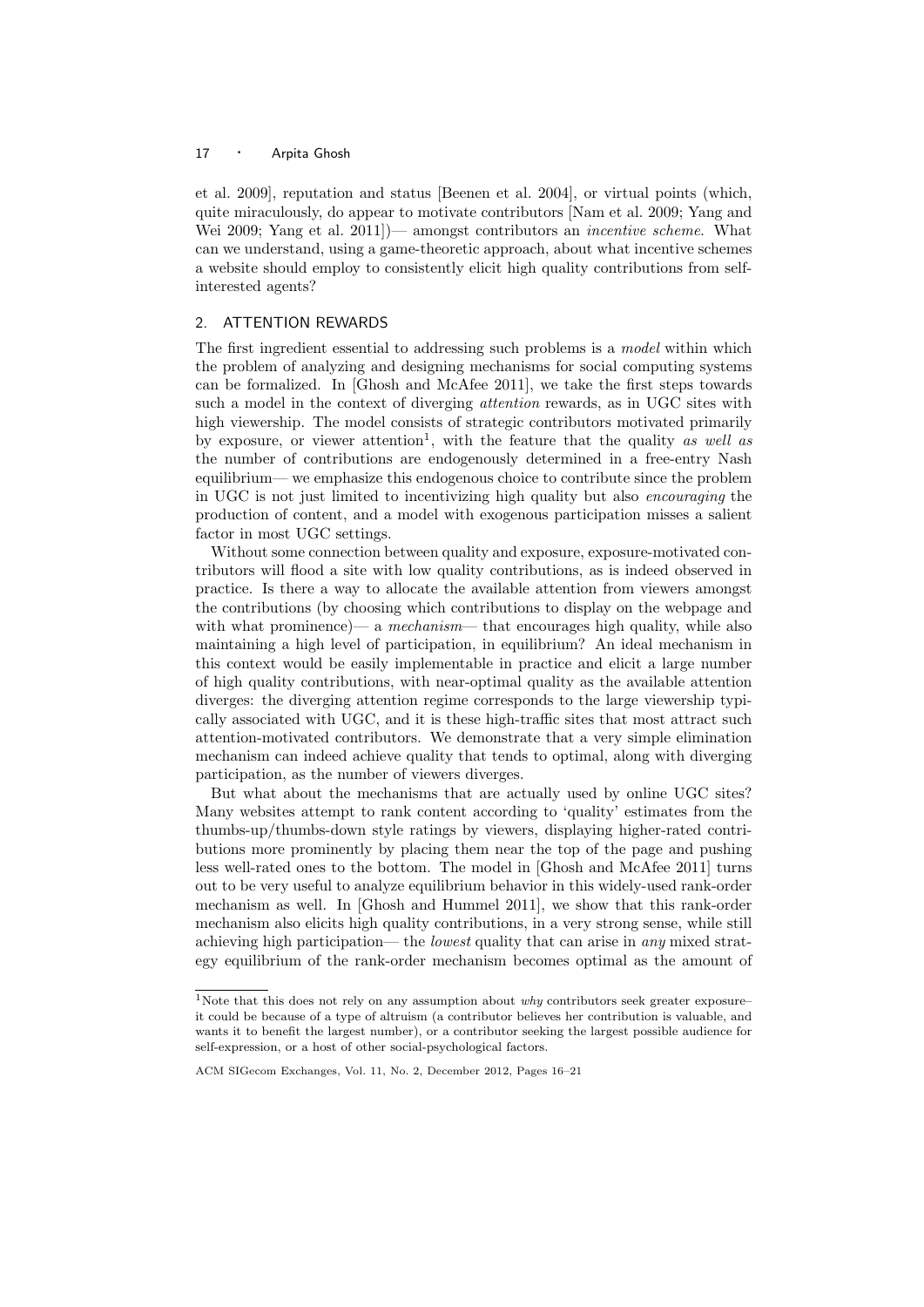available attention diverges. Additionally, these equilibrium qualities are higher (with probability tending to 1 as the amount of available attention diverges) than those elicited in equilibria of a more equitable and less draconian<sup>2</sup> proportional mechanism, which distributes attention in proportion to the number of positive ratings a contribution receives.

#### 3. CROWDSOURCING: CONTENT AND CONTESTS

A somewhat different incentive design problem crops up in crowdsourcing settings with finite rewards. Crowdsourcing, where a problem or task is broadcast to a 'crowd' of potential contributors for solution, is seeing rapid and wideranding adoption online, all the way from companies seeking solutions to their projects using crowdsourcing contests run by Innocentive or TopCoder, to crowdsourced content solicited by individuals asking questions on online Q&A forums like Y! Answers, StackOverflow or Quora. In these crowdsourcing settings, there is typically some finite prize to be distributed amongst participants, unlike the diverging reward regimes that arise in the context of attention rewards on UGC sites with huge viewership. While there is a growing literature on the optimal design of contests as well as online crowdsourcing contests (see §1 in [Ghosh and McAfee 2012] for a survey), this literature assumes some *fixed* number of contestants who always participate. However, because there is a nonzero cost to making a contribution of any quality which can be avoided by simply not participating at all (and indeed many sites based on crowdsourced content do not have adequate participation), it is more realistic to model entry as a strategic choice. The final number of contestants is then not a fixed number given apriori, but rather endogenously determined in equilibrium. How should rewards be designed to incentivize high effort in crowdsourcing settings when entry is an endogenous, strategic choice?

In [Ghosh and McAfee 2012], we investigate designing incentives in environments with endogenous entry for two kinds of rewards that arise in the context of crowdsourcing. The first is in the context of bounded attention rewards in online Q&A forums like Quora or StackOverflow, where the mechanism designer, or site owner, has a choice about which of the received answers to display for each question, and how— he could choose to display all answers for a particular question or display only the best few and suppress some of the poorer contributions (by either not displaying them at all, or by 'fractionally' displaying them some of the time, for example, rotating amongst these answers). On the one hand, suppression should cause quality to rise, because the payoff to poor content falls; on the other hand, suppressing content also corresponds to decreasing the total reward paid out, which could decrease quality. What strategy improves the quality of the best contribution supplied, and what about average quality? It turns out that here, the *entire* equilibrium distribution, and therefore every increasing statistic including the maximum and average quality (accounting for participation), improves when the rewards for every rank but the last are as high as possible— specifically, when the cost of producing the lowest possible quality content is low, the optimal mechanism displays

<sup>&</sup>lt;sup>2</sup>(since two contributions with nearly equal qualities may receive very different amounts of attention in the rank-order mechanism, unlike in the proportional mechanism where they would receive very similar amounts of attention)

ACM SIGecom Exchanges, Vol. 11, No. 2, December 2012, Pages 16–21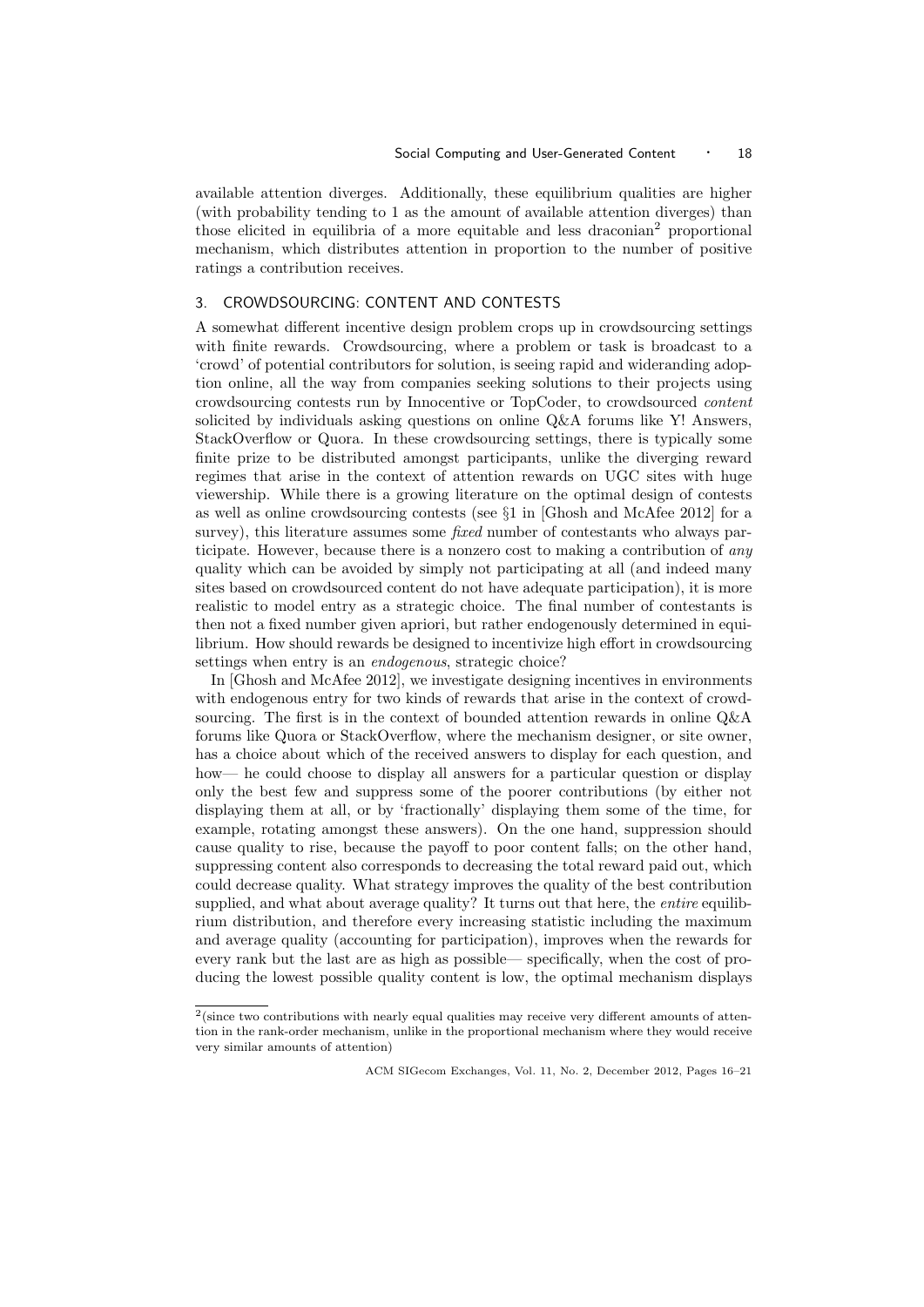## 19 · Arpita Ghosh

all but the poorest contribution.

A different constraint arises in crowdsourcing contests with monetary rewards, where the principal posing the task offers some fixed amount of money for the solution— here, there is some fixed total available reward which can be distributed arbitrarily amongst the agents. (The distinction between this setting and the previous one is that it is not possible to take away attention from a lower position and 'add' it to a higher position since, to a first approximation, attention to lower spots comes from a subset of viewers providing attention to the higher ones; so attention rewards could not be arbitrarily redistributed across ranks.) When entry is exogenous, quality increases with the number of participants available, suggesting that subsidizing entry to increase participation may be productive in the endogenous entry setting as well. And even if subsidizing entry (at the cost of paying less to the winner) were to 'reduce' the equilibrium distribution from which each contributor chooses her quality, the expected value of the maximum quality might nonetheless increase when the number of contributors increases, since we have the maximum of a larger number of random variables. How does this tradeoff work out? It turns out that subsidizing entry actually does not improve the expected value of the maximum quality, although it may improve the average quality— it turns out that when entry is endogenous, free entry (corresponding to a winner-take-all contest) is dominated by taxing entry, i.e., making all entrants pay a small fee which is rebated to the winner, along with whatever rewards were already assigned, can improve the expected quality of the best solution.

Implementability. In [Ghosh and McAfee 2012] we ask what is the best outcome, given certain resource constraints, that can be obtained in equilibrium when participants are strategic agents. A different question is whether the optimal outcome that can be achieved with *non-strategic* agents (for some objective of the mechanism designer) can be at all implemented in an equilibrium of  $any$  mechanism in the presence of strategic agents. In [Ghosh and Hummel 2012], we investigate implementability in the context of social computing sites like online Q&A forums. A number of these forums (Y! Answers, MSN QnA, and Rediff Q&A, to name a few) are structured so that the 'best' contribution for each task receives some high reward, while all remaining contributions receive an identical, lower reward irrespective of their actual qualities. Suppose a mechanism designer (site owner) wishes to optimize an objective that is some function of the number and qualities of received contributions. When potential contributors are strategic agents, who decide whether to contribute or not to selfishly maximize their own utilities, are optimal outcomes at all implementable, and if yes, is such a 'best contribution' mechanism adequate to implement an outcome that is optimal for the mechanism designer? We find that when a contribution's value is determined primarily by contributor expertise (as in forums for medical, legal or other questions requiring domain expertise) and agents only strategically choose whether or not to contribute, such best contribution mechanisms, quite surprisingly, can implement optimal outcomesfor any reasonable objective of the mechanism designer, the relative rewards for the best and remaining contributions can always be chosen so that the outcome in the unique symmetric equilibrium of the mechanism maximizes this objective. However, the situation is somewhat more subtle when a contribution's value de-

ACM SIGecom Exchanges, Vol. 11, No. 2, December 2012, Pages 16–21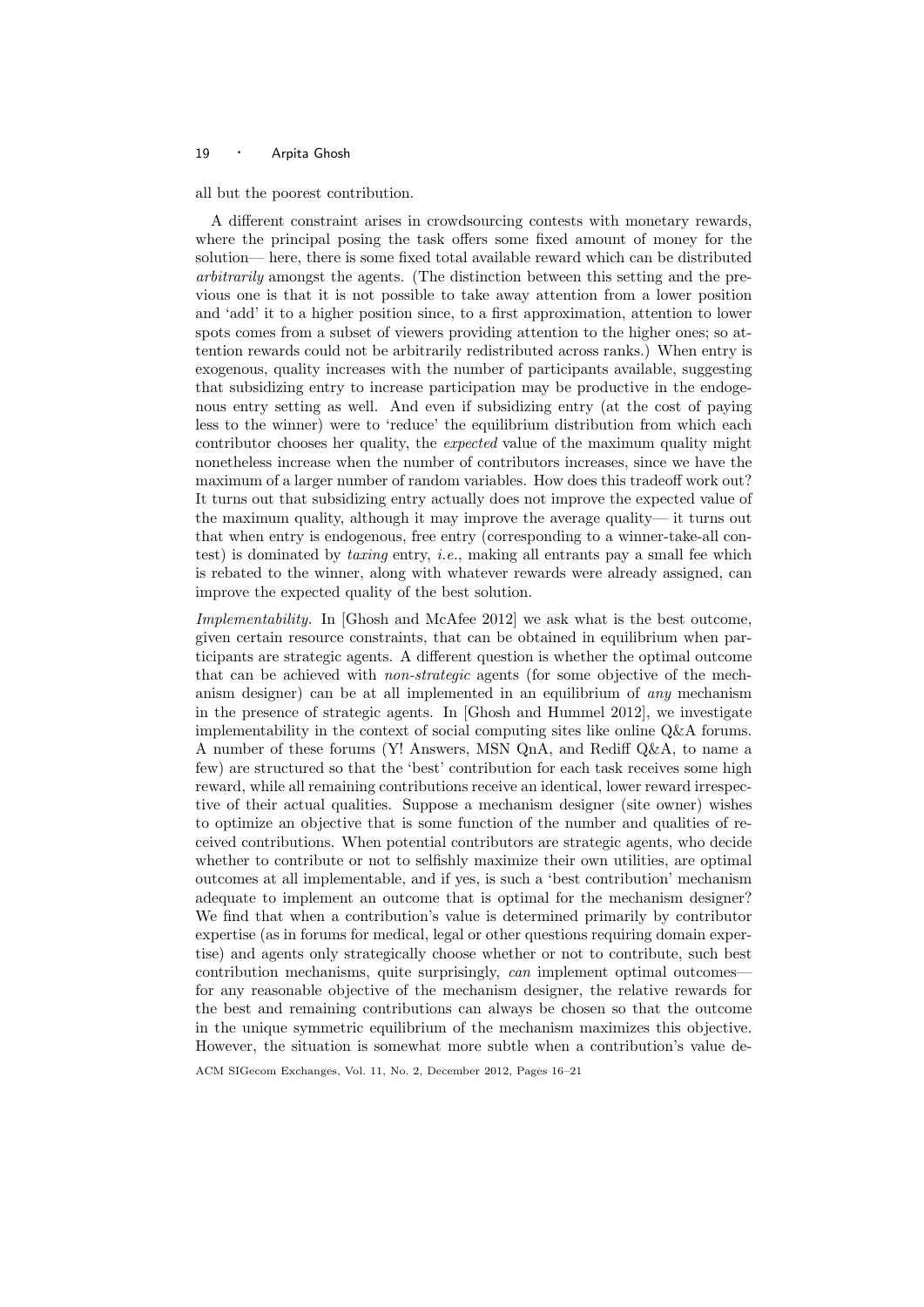pends on both the contributor's expertise and the effort she puts in, so that both participation and effort are endogenous: if the system can rank the qualities of contributions perfectly, optimal outcomes can never be implemented by contests. However, with adequate noise in the contributions' rankings, agents will again use strategies that maximize the mechanism designer's utility in equilibrium— thus imperfect rankings can actually help achieve implementability of optimal outcomes when effort is endogenous and influences quality, a result somewhat reminiscent of the use of randomization in circumventing impossibility results in algorithm design.

## 4. FURTHER DIRECTIONS

There are a number of exciting directions for further work to develop the gametheoretic foundations for social computing systems, both extending our models to relax simplifying assumptions, as well as mechanism and market design questions requiring entirely new models.

First, the model of content we use is fairly simple. A contribution's quality is modeled as one-dimensional; also, the value derived from a set of contributions, rather than a single contribution, is not modeled at all, nor is the possibility that different users derive value from different contributions. Arguably, a multi-dimensional model of quality is a more realistic representation of the value of a single contribution (although such a multi-dimensional model will bring up the problem of modeling users' one-dimensional ratings of contributions, as is typical on many websites, in terms of these multiple dimensions). A model with such vector qualities could also help define the value from a set of contributions, as well as capture differing user preferences over contributions. Finally, viewer ratings of content, assumed thus far to be probabilistically dependent on quality, might perhaps more accurately be modeled in some settings as the outcome of a strategic choice, since contributions are often rated by competing contributors. Modeling and designing mechanisms for systems where both the contributors and raters of content are strategic agents is a promising direction for further research.

A second dimension that is unexplored by the current literature relates to the temporal aspect. At the level of individual tasks, we assume that agents make simultaneous choices about their contributions, whereas many UGC environments are perhaps better suited to an alternative (although harder to analyze) sequential model in which potential contributors arrive at different times and make decisions about their own contributions after viewing the existing set of contributions. What mechanisms elicit adequate participation and quality in such dynamic sequential models? A related family of problems at the interface of incentives and learning regards mechanisms for learning the qualities of contributions from viewer feedback in the presence of strategic agents, both for a single task (a first formulation for this is presented in [Ghosh and Hummel 2013]), as well as designing user reputations using performance in multiple tasks to incentivize consistent and frequent high-quality contributions. Moving beyond individual tasks and users, an interesting direction relates to investigating an entire site's evolution over time in terms of attracting and sustaining adequate contributions and contributors, with models that both explain observed site growth and decline as well as allow designing mechanisms for sustained participation and quality over time. Finally, a central question in this line

ACM SIGecom Exchanges, Vol. 11, No. 2, December 2012, Pages 16–21